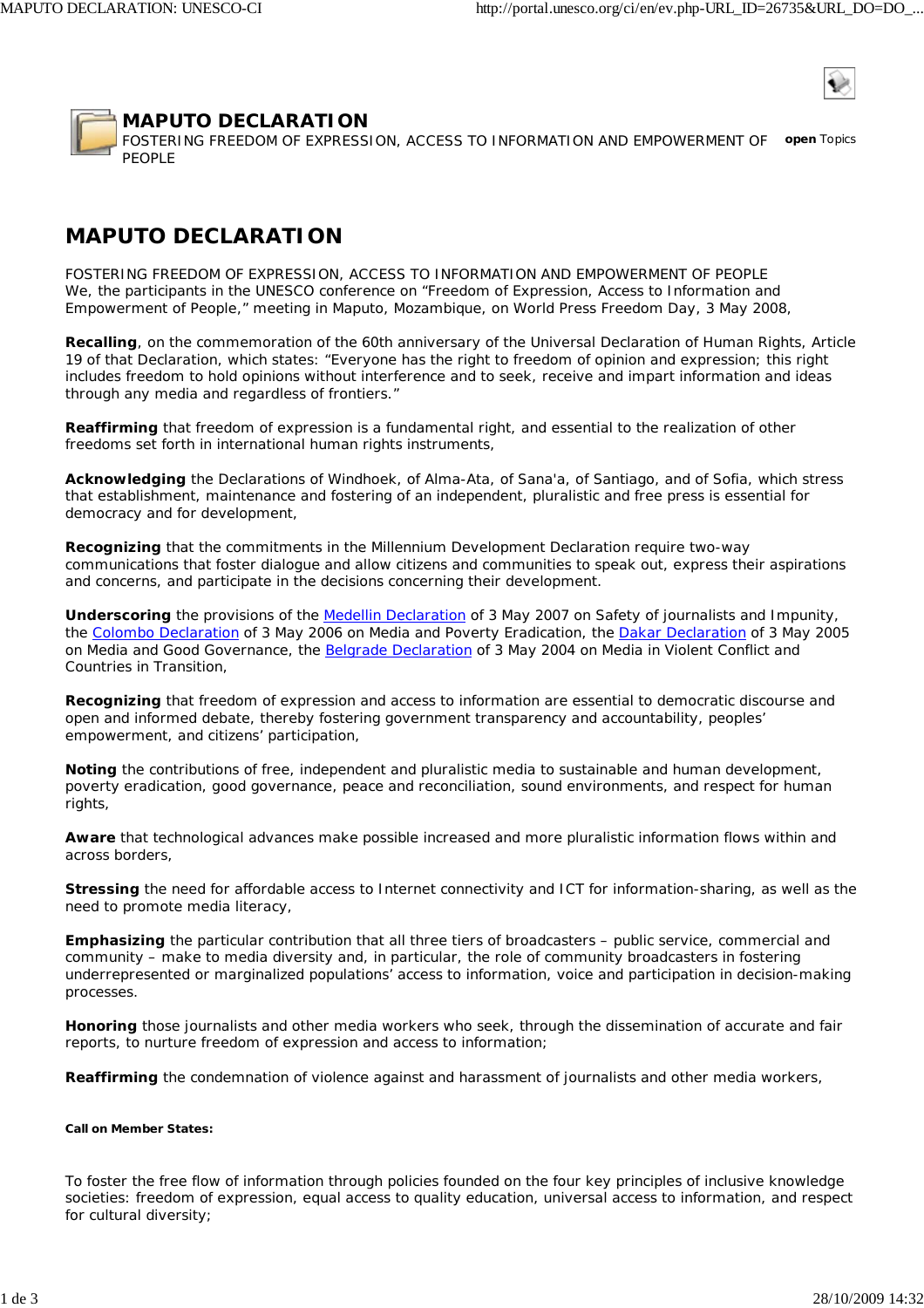To vigorously implement commitments to freedom of expression through a legal and regulatory environment that respect press freedom and independence, and enables media diversity;

To recognize access to information as a key contribution to the effectiveness of development aid, both from the donor and recipient countries' perspectives;

To provide legal guarantees for the right to information which reflect the principles of maximum and facilitated disclosure, protection of whistleblowers, limited scope of exceptions, independent appeals mechanisms and strong proactive disclosure rules, as well as to ensure proper implementation in practice of these guarantees;

To ensure that public bodies respect the principles of open government, transparency, accountability and public access to information;

To promote broad awareness of legislation and of policies on access to information held by public bodies, among civil servants and officials as well as by the media and the general public;

To foster an environment in which new communication and information technologies are used to narrow the digital and knowledge divide in developing countries and to provide a plurality of media options and access to news;

To prevent measures that hinder freedom of expression on Internet, particularly website censorship; To include information and media literacy in school curricula and promote such skills to ensure greater public access to information useful in peoples' daily lives through Internet and other IT resources and thus enhance citizens' participation in public debate;

To create an environment which promotes the development of all three tiers of broadcasting and, in particular, to improve conditions for the development of community media and for the participation of women within the community media framework;

To abolish insult laws that impose drastic restrictions and penalties on journalists;

### **Call on media outlets, professional associations and industry:**

To raise public awareness about human rights, especially the right to freedom of expression and the right to information;

To publicize the availability of and work to broaden free access to information as a contribution to participation by citizens in public debate;

To commit themselves to report fairly and to develop and respect the highest journalistic standards;

To facilitate the participation in media of underrepresented or marginalized populations and linguistic minorities;

To encourage inclusion of young people in the media and to developing their media and information literacy skills;

To utilize fully the potential of legislation on the right of access to information held by public bodies, for investigative reporting as a means to reinforce the media as public "watchdogs" of the interests of the citizenry;

To promote best practices in community and associative media as well as in national and general interest media outlets;

To improve journalists and other media workers safety and working conditions;

### **Call on UNESCO**

To sensitize governments, legislators and public institutions on the importance of freedom of expression, including freedom to access, to produce and to share information;

To promote freedom of expression as a universal human right and to facilitate development of general principles and best practices on access to information;

To foster measures for media and information literacy;

To facilitate access to information and communication technologies and infrastructure in developing countries, as